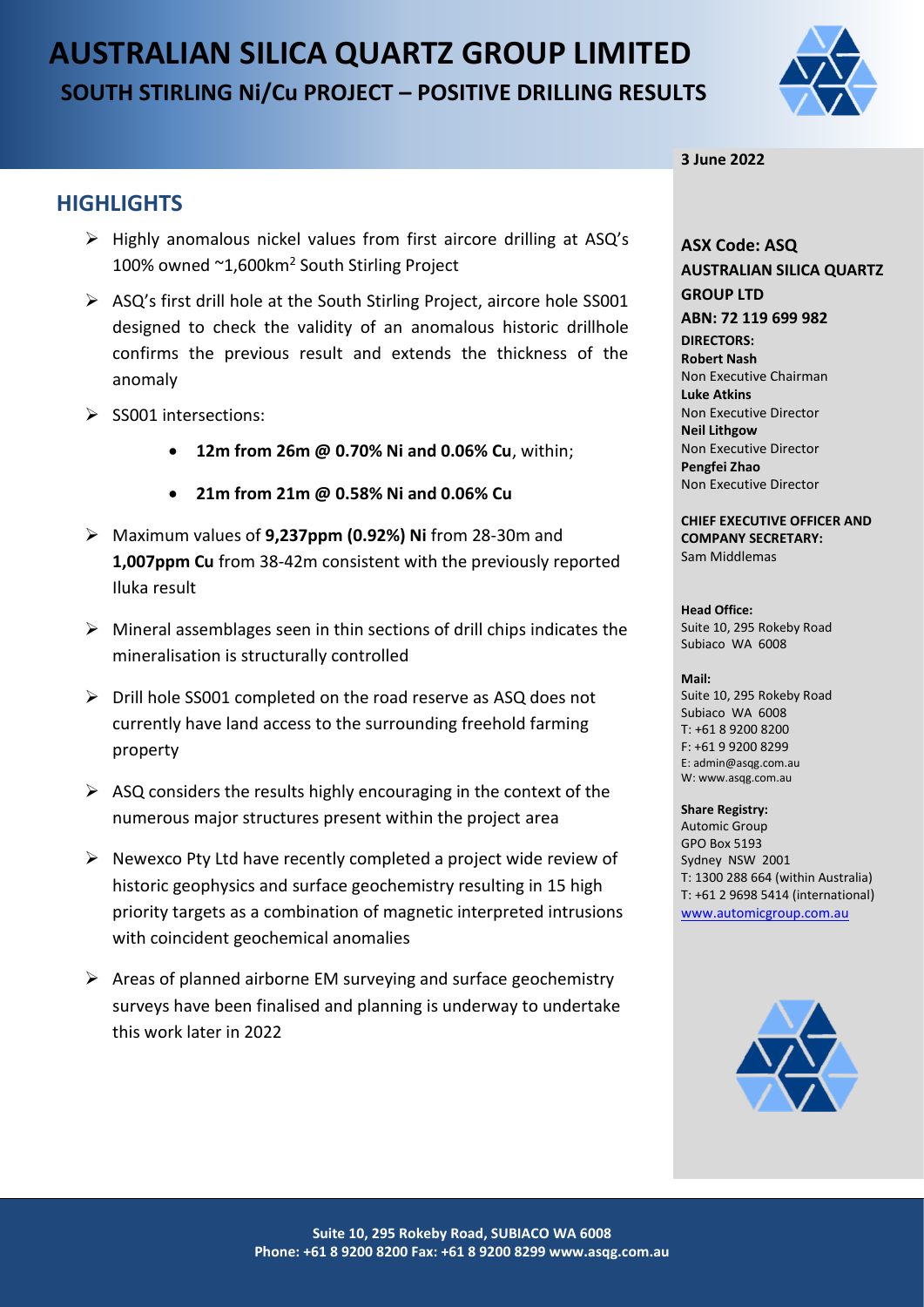Australian Silica Quartz Group Limited (ASX:ASQ, 'ASQ' or 'the Company') provides the following update on the Company's exploration activities at its 100% owned South Stirling Project in the Southwest of Western Australia.

### **Background**

ASQ has established the South Stirling Ni/Cu Project by way of four exploration lease applications lodged covering 1,603 km2 over the Albany Fraser Mobile Belt, South-Western WA where the Company has identified a historic end of hole aircore drilling assay with anomalous nickel and copper that was never followed up. ASQ considers the application area has potential for Nickel-Copper magmatic sulphide mineralisation associated with mafic-ultramafic intrusions emplaced into granulite facies country rocks. (Refer full detail in the 23 September 2020 ASX announcement *Exploration Update*).



*Figure 1: South Stirling Project Location Plan with ASQ silica sand tenements shown for context, (Competitor leases not shown)*

### **Aircore Drilling**

The company recently twinned the anomalous historic drillhole completed by Iluka Resources Limited ("Iluka") by way of a single vertical aircore hole SS001 (Figure 2). The Iluka hole (W00324) returned an end of hole assay of 1.5m at 0.79% Ni, 934 ppm Cu from 28.5m. Iluka recorded the rock type as saprolite suggesting fresh basement rocks had not been reached. ASQ's SS001 was terminated at 52m due to difficult drilling conditions prior to intersecting fresh basement rock.

The encouraging assay results from SS001 are presented in Table 1 and include intersections; **12m from 26m @ 0.70% Ni and 0.06% Cu, within 21m from 21m @ 0.59% Ni and 0.05% Cu** with maximum recorded values of **9,237ppm (0.92%) Ni from 28-30m and 1,007ppm Cu from 38-42m** consistent with the previously reported Iluka result.

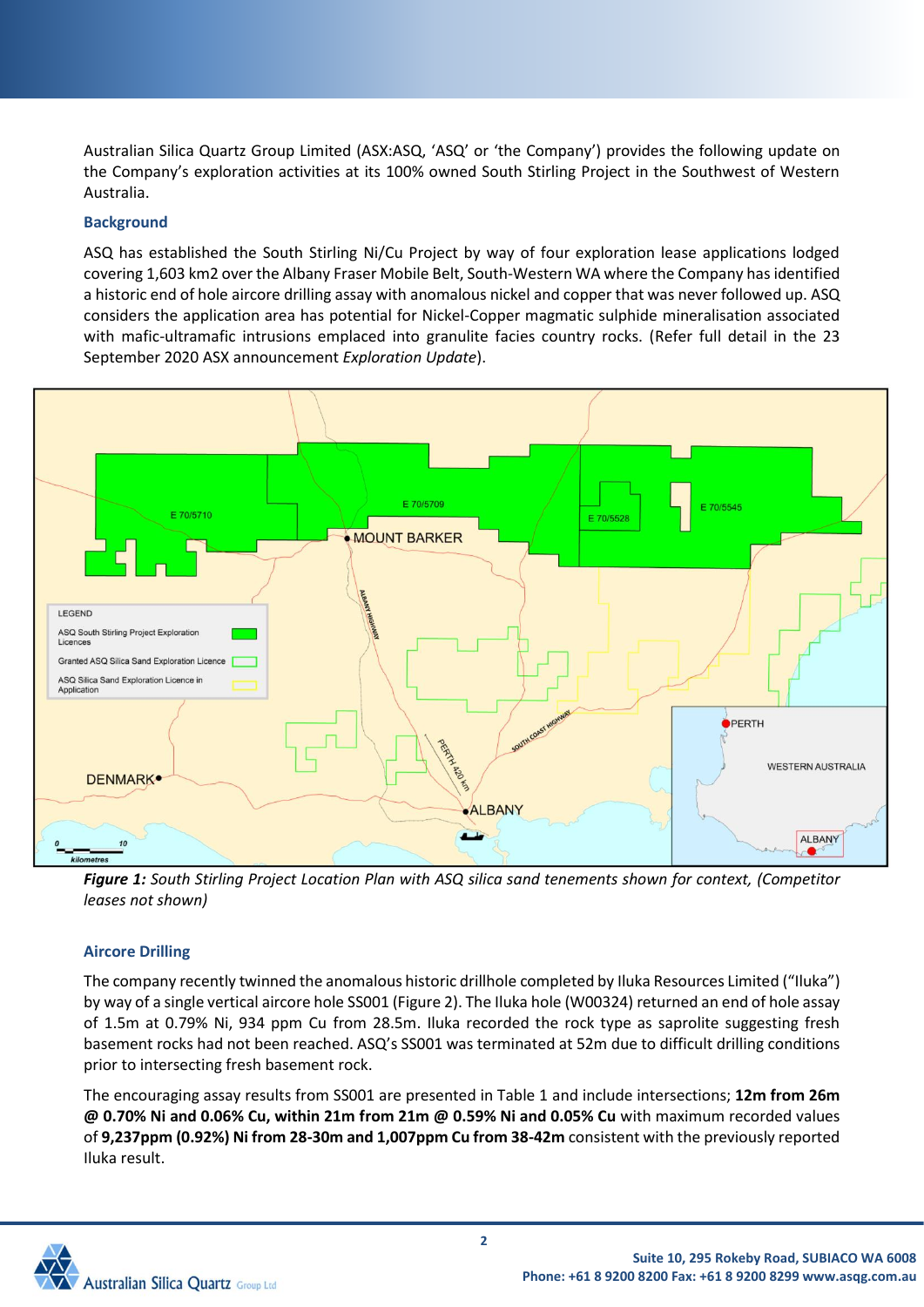| From |       | Gold           | <b>Cobalt</b>       | <b>Copper</b> | <b>Nickel</b> |                 | <b>Platinum</b> |
|------|-------|----------------|---------------------|---------------|---------------|-----------------|-----------------|
| (m)  | To(m) | (ppb)          | (ppm)               | (ppm)         | (ppm)         | Palladium (ppb) | (ppb)           |
| 1    | 5     | X              | 15.3                | 6.4           | 28.5          | 1.5             | 0.5             |
| 5    | 9     | X              | 7.4                 | 9.8           | 22.8          | 0.6             | 0.7             |
| 9    | 14    | Χ              | 4.7                 | 14.1          | 20.8          | 0.8             | 1.1             |
| 14   | 18    | $\mathbf{1}$   | 77.7                | 31.1          | 175.3         | 1.4             | 2.1             |
| 18   | 20    | $\overline{2}$ | 211.1               | 41.9          | 591.6         | 1.6             | 3.4             |
| 20   | 21    | 3              | 200.2               | 120           | 1,206.6       | 5.8             | 5.3             |
| 21   | 22    |                |                     | 150           | 4,218         |                 |                 |
| 22   | 23    |                | Note: samples 21-   | 173           | 4,905         |                 |                 |
| 23   | 24    |                | 26m not retained,   | 126           | 2,559         |                 |                 |
| 24   | 25    |                | results are pXRF of | 147           | 4,400         |                 |                 |
| 25   | 26    | chip trays     |                     | 117           | 5,877         |                 |                 |
| 26   | 28    | X              | 400.1               | 134.9         | 7,047.4       | 19.8            | 14              |
| 28   | 30    | $\mathbf{1}$   | 627.7               | 429.5         | 9,236.9       | 26.2            | 20.2            |
| 30   | 32    | $\overline{2}$ | 697.9               | 758.6         | 7,686.3       | 23.5            | 21.4            |
| 32   | 34    | 4              | 525                 | 425.8         | 5,865.1       | 29.5            | 20              |
| 34   | 35    | $\mathbf{1}$   | 759.1               | 936.8         | 4,014.1       | 21.2            | 18.4            |
| 35   | 36    | $\overline{2}$ | 703.8               |               | 5,653.5       | 14.1            | 19.4            |
| 36   | 37    | $\mathbf{1}$   | 468.8               | 845.1         | 6,569.6       | 11.5            | 7.8             |
| 37   | 38    | $\mathbf{1}$   | 503.1               | 805.8         | 7,605.5       | 8.4             | 4.8             |
| 38   | 42    | Χ              | 402.2               | 1,007         | 3,994.6       | 14              | 8.7             |
| 42   | 44    | Χ              | 265.5               | 553.2         | 2,001.9       | 25.3            | 10.2            |
| 44   | 45    | X              | 169.1               | 300.4         | 1,030.8       | 17.8            | 5.8             |
| 45   | 49    | X              | 58.3                | 82            | 572.4         | 11.6            | 2.4             |
| 49   | 52    | 33             | 37.5                | 64.6          | 413.6         | 17.9            | 1.2             |

*Table 1: South Stirling Project Aircore hole SS001 – Summary Geochemistry*

Petrography and mineralogy descriptions of selected drill chips show the mineralisation to occur in nickeliferous siderite with common evidence of concentrations of predominantly weathered Ni/Cu/Fe sulphide minerals. The association of siderite with sulphides is thought to be highly unusual and although the exact style of mineralisation is not known, it is likely the mineralised zone represents transported or in situ material formed within a local structural boundary such as the nearby WSW/ENE orientated major fault mapped by the Geological Survey of Western Australia (Figure 2).

The indication that significant concentrations of nickel and copper are present and may be associated with the numerous linear structures found within the project area is encouraging and potentially points to the faults acting as conduits for the movement of metals from any sulphide rich intrusions present within the basement sequence.

ASQ's drilling was limited to the road reserve due to land access restrictions where it was possible to twin the anomalous Iluka hole. ASQ will continue efforts to establish neighbouring land access in order to further assess this anomaly.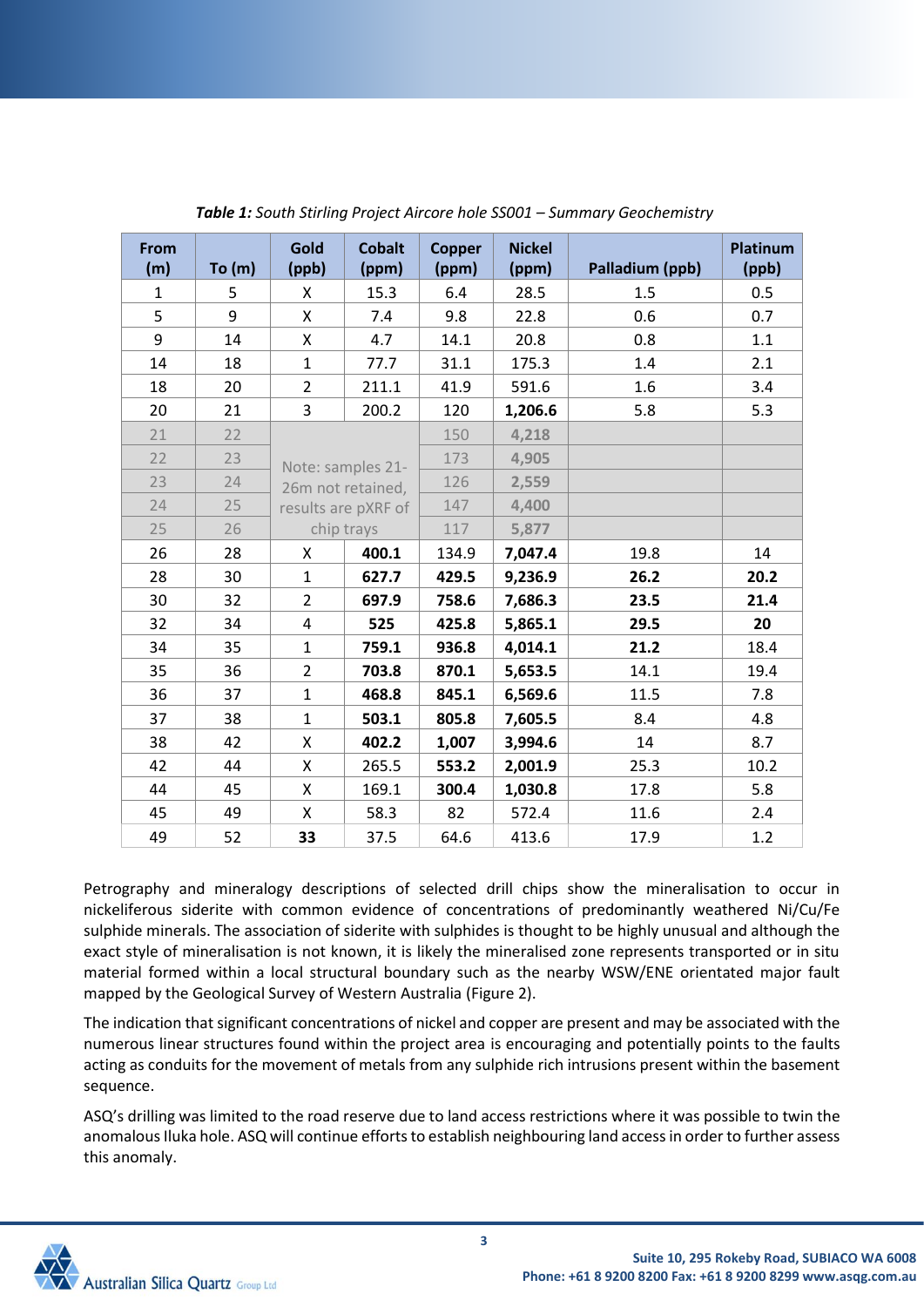

*Figure 2: ASQ aircore drill hole SS001 location plan with Historic Iluka drill holes shown on the reduced to pole (RTP) aeromagnetic image (note the mapped Major Faults, locations of these are expected to be approximate)*

### **Program Planning**

ASQ commissioned exploration industry consultants Newexco Exploration Pty Ltd to complete reviews of the existing surface geochemistry and geophysics data and assist with target generation for the South Stirling Project.

Newexco applied an advanced magnetic and radiometric processing suite to the South Stirling dataset in order to better delineate magnetic source rocks that may represent mafic intrusions. These interpreted intrusions have been prioritised against the surface geochemistry data yielding a number of areas that justify further work (see Figure 4).

Five areas totalling ~770km<sup>2</sup> have been identified as a priority for airborne electromagnetic surveying (see Figure 3). Planning is underway to complete this work later in 2022. Additional areas that require ground truthing by surface sampling will also be assessed in H2 2022.

Any bedrock conductors identified by the AEM will be confirmed by ground electromagnetics surveys following establishment of land access and prior to drill testing.

### **Project Partners**

ASQ is actively seeking joint venture partners for strategic involvement in the South Stirling Project. With +100km in length of the Albany Fraser Mobile Belt - Biranup Zone secured by +1,600km<sup>2</sup> of 100% owned tenements, the scale and prospectivity of the Project presents a rare opportunity for a motivated group to get involved. Discussions are underway with several well credentialed parties who have expressed an interest in earning into the project by way of funding the exploration ASQ plan to carry out or by undertaking the exploration themselves.

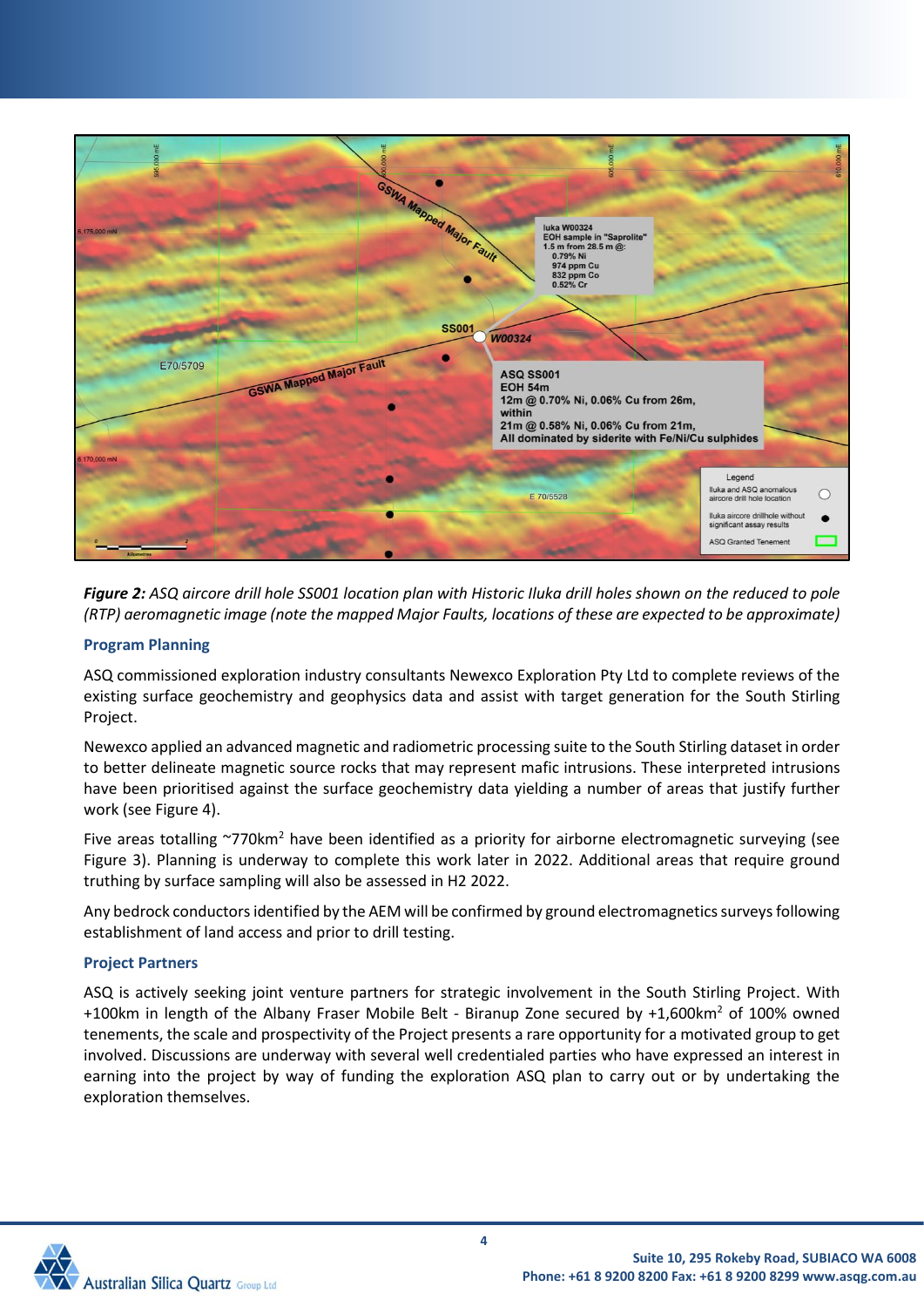



*Figure 4: South Stirling Project interpreted magnetic intrusions (shown on the RTP aeromagnetic image) prioritised against the surface geochemistry, and planned areas for Airborne EM surveying*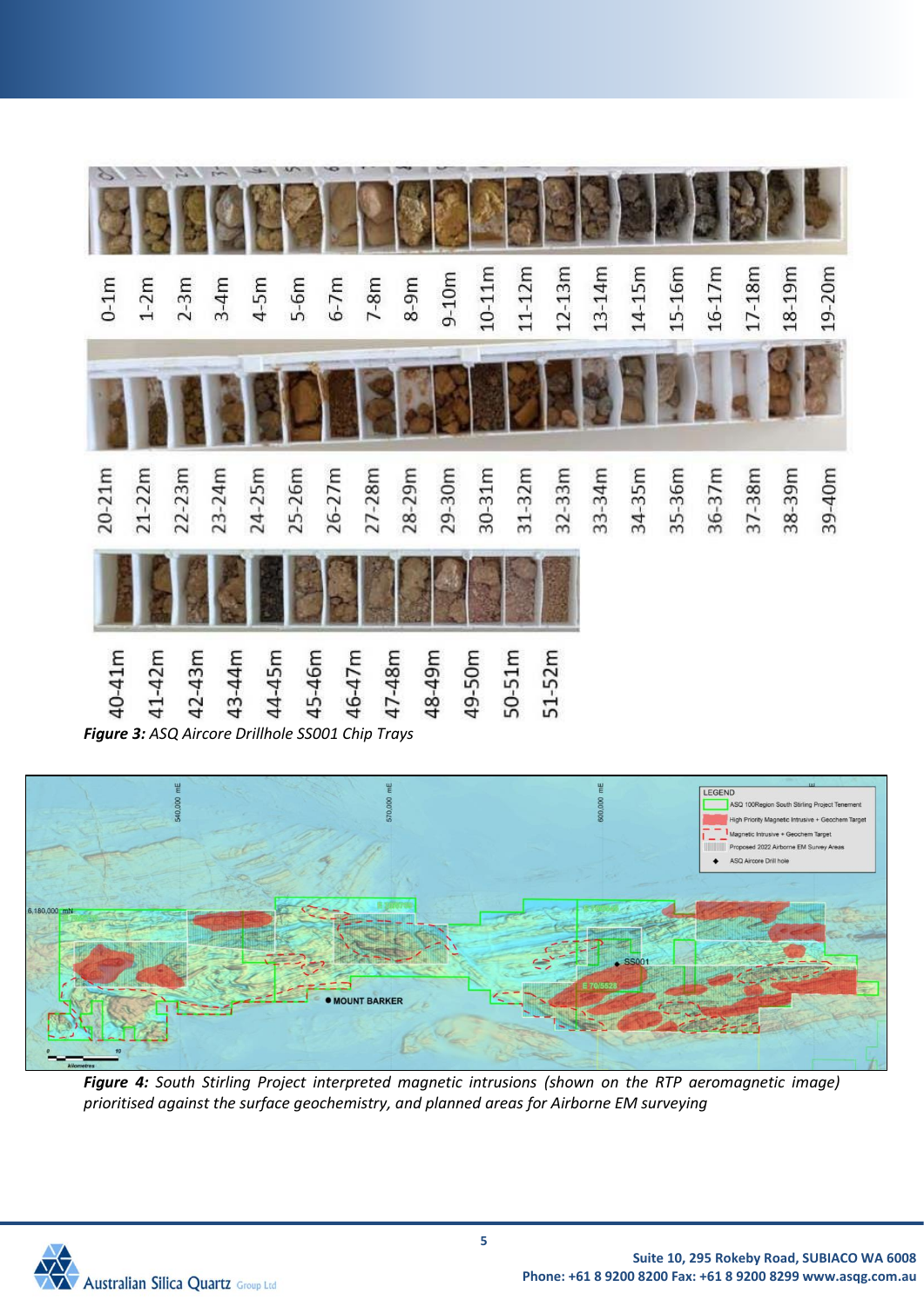### **Competent persons statement**

The information in this document that relates to exploration results is based on data collected under the supervision of Mr Nick Algie, in his capacity as Exploration Manager for Australian Silica Quartz Group Limited. Mr Algie is a registered member of the Australian Institute of Mining and Metallurgy (AusIMM) and has sufficient experience that is relevant to the type of deposit and style of mineralisation under consideration to qualify as a competent person under the 2012 edition of the "Australian Code for Reporting of Exploration Results, Mineral Resources and Ore Reserves". Mr Algie consents to the inclusion of the data in the form and context in which it appears.

**This announcement has been approved for release by the Board**

### **About Australian Silica Quartz Group Limited**

### *ASQ DEVEX 50/50 JV (non-dilutable at ASQ's election)*

ASQ has entered into a joint venture with DevEx Resources ("DevEx" ASX:DEV) on it's 100% owned E70/3405 tenement located along strike from Chalice Gold Mines ("Chalice" ASX:CHN) nickel copper platinum group elements Julimar discovery in WA. The first \$3M expenditure on the JV area is to be fully funded by DevEx to earn 50%. ASQ has the option to jointly fund future expenditure to maintain 50% share or opt to allow DevEx to fund the next \$3M to earn a further 20% share in non-bauxite minerals. Initial geochemical and geophysical exploration work returned positive results. Recently completed aircore drilling has defined a layered, differentiated mafic-ultramafic intrusion, extending over 12 kilometres in length. Three reconnaissance diamond holes have confirmed the presence of a thick sequence of differentiated mafic-ultramafic intrusive rocks extending over the full length of the project. As part of this initial diamond programme, several zones of disseminated (low grade) Ni-Cu sulphide mineralisation were intersected which, together with signs of assimilation of the surrounding country rock, provide an indication of the potential for the intrusion to host concentrations of Ni-Cu-PGE mineralisation. Extensive ground electromagnetic (EM) are being completed designed to test for conductors that may be associated with massive Ni-Cu-PGE mineralisation. (Refer full detail in the 1 June 2020 ASX announcement *ASQ reaches agreement for funding of exploration on its tenement in Julimar Region, WA,* 8 October 2020 ASX announcement *Update on Geophysics Targets at ASQ/DevEx JV in Julimar Region, WA,* 19 August 2020 ASX announcement *Update on ASQ/DevEx 50/50 JV in Julimar Region, WA*, 4 December 2020 ASX announcement *DevEx Exploration Update,* 27 April 2021 ASX announcement *Drilling confirms Mafic-Ultramafic Intrusion at Sovereign*, 17 August 2021 ASX announcement *12km Long Mafic-Ultramafic Intrusion at Sovereign, Large Scale Ground EM and Diamond Drilling set to Commence,* 7 October 2021 ASX announcement *Diamond drilling underway at Sovereign Ni-Cu-PGE Project*, 10 November 2021 ASX announcement *Disseminated Ni-Cu sulphides in drilling - Sovereign Project* and 23 December 2021 ASX announcement *Drilling results confirm prospective intrusion at Sovereign*).

### *SILICA*

ASQ has established a range of silica sand and hardrock projects held via exploration licence applications 100% owned by ASQ's subsidiary Australian Silica Quartz Pty Ltd. These projects now consist of 11 granted exploration licences and 2 applications covering approximately 1,170 km<sup>2</sup> within Western Australia and Queensland.

High grade silica (99.5-99.9% SiO2) and high purity silica (>99.95% SiO2) currently have a wide range of applications. All indications suggest the high grade and high purity silica market is currently growing strongly due to greater demand from the PV Solar, TFT glass, Electronics, Flat Glass and Speciality Glass industries. This is reinforced by the level of enquiries received from qualified end user customers the Company has received primarily from China and Southeast Asia.

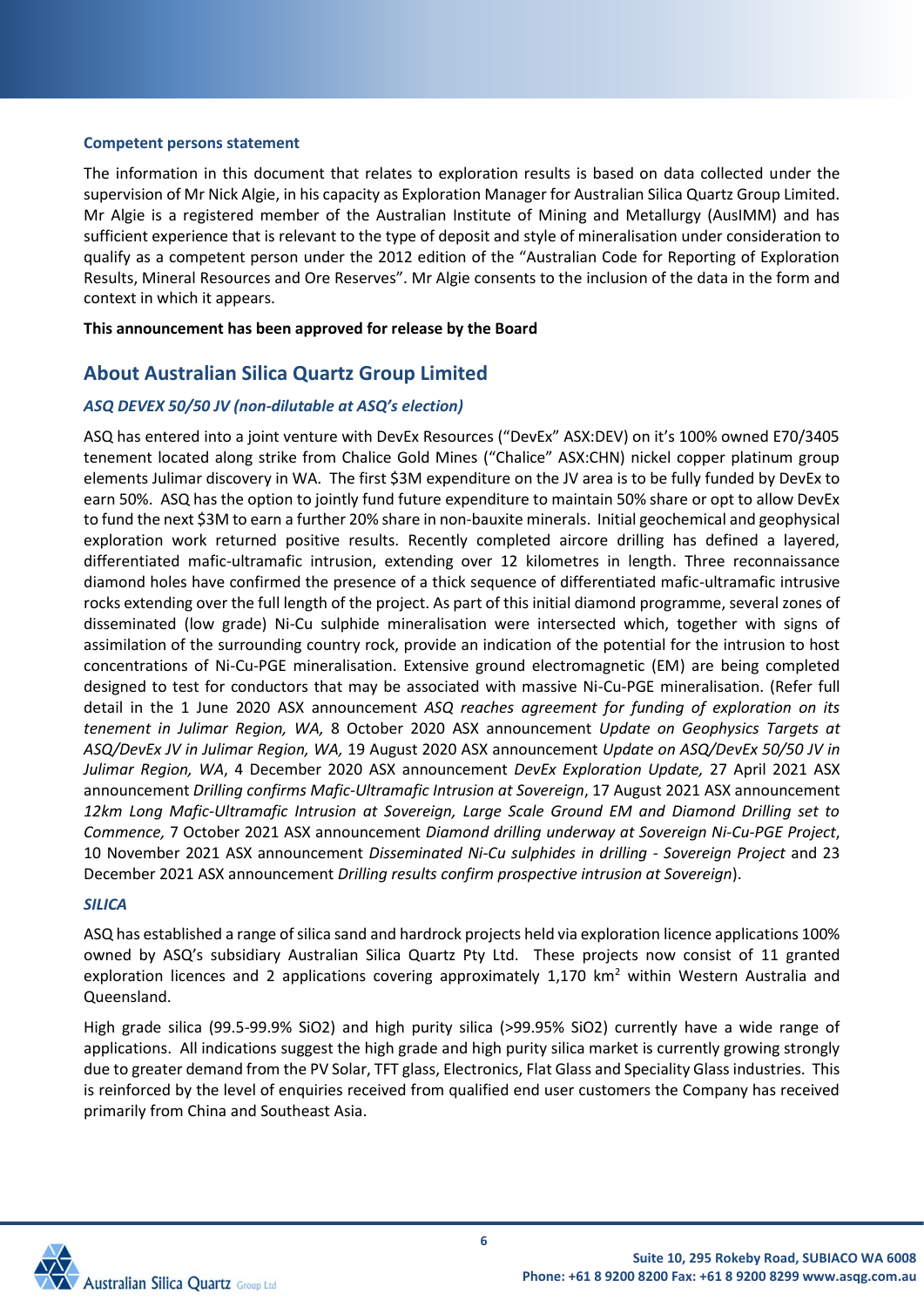#### *SILICA SAND*

ASQ's high grade silica sand projects are located in the regions of Albany, Gingin and Esperance in the southwest of Western Australia.

These projects potentially present the opportunity for the Company to produce a washed DSO silica sand product with longer term potential to enter the higher value higher grade silica sand market with a niche processed product.

ASQ is currently working on a Scoping Study for the 11.6Mt Albany White Hill high grade, low iron Silica Sand Project (refer full detail in the 28 January 2021 ASX announcement *High Grade, Low Iron Silica Sand Resource)*. The Albany White Hill Project is located on farmland cleared of native vegetation 70 km east northeast of the port of Albany.

In addition to its wholly owned silica exploration projects ASQ has reached an agreement with an existing local sand producer. In 2019 the Company executed a binding terms sheet with Urban Resources Pty Ltd (Urban) to jointly exploit Urban's Silica Sand deposit located in Bullsbrook, Western Australia. Urban has operated the mine for the last six years and produced over 1Mt from the deposit in last two years. The ASQ/Urban Resources agreement presents the Company with the opportunity to potentially fast track its entry into the DSO silica sand export market. ASQ have completed a JORC 2012 Inferred Mineral Resource on the raw sand at Urban's Maralla Road tenement M70/326 (Refer full detail in the 7 May 2019 ASX announcement *Update on Maralla Road Silica Sand Deposit Maiden Resource* and 29 January 2020 ASX announcement *Spiral and Classifier Testwork Results for the M70/326 Silica Sand Products*). ASQ has now reached an agreement to supply Fortune 500 company C&D Logistics with 45kt/month of processed silica sand from the Marella Rd Deposit. At present this business is on hold due pending a port access solution (Refer full detail in the 1 February 2022 ASX announcement *MOU Terms Sheet agreed for Bulk Silica Sand Exports*, and the 26 April 2022 ASX announcement *Update on Kwinana Port access for Silica Sand Export*).



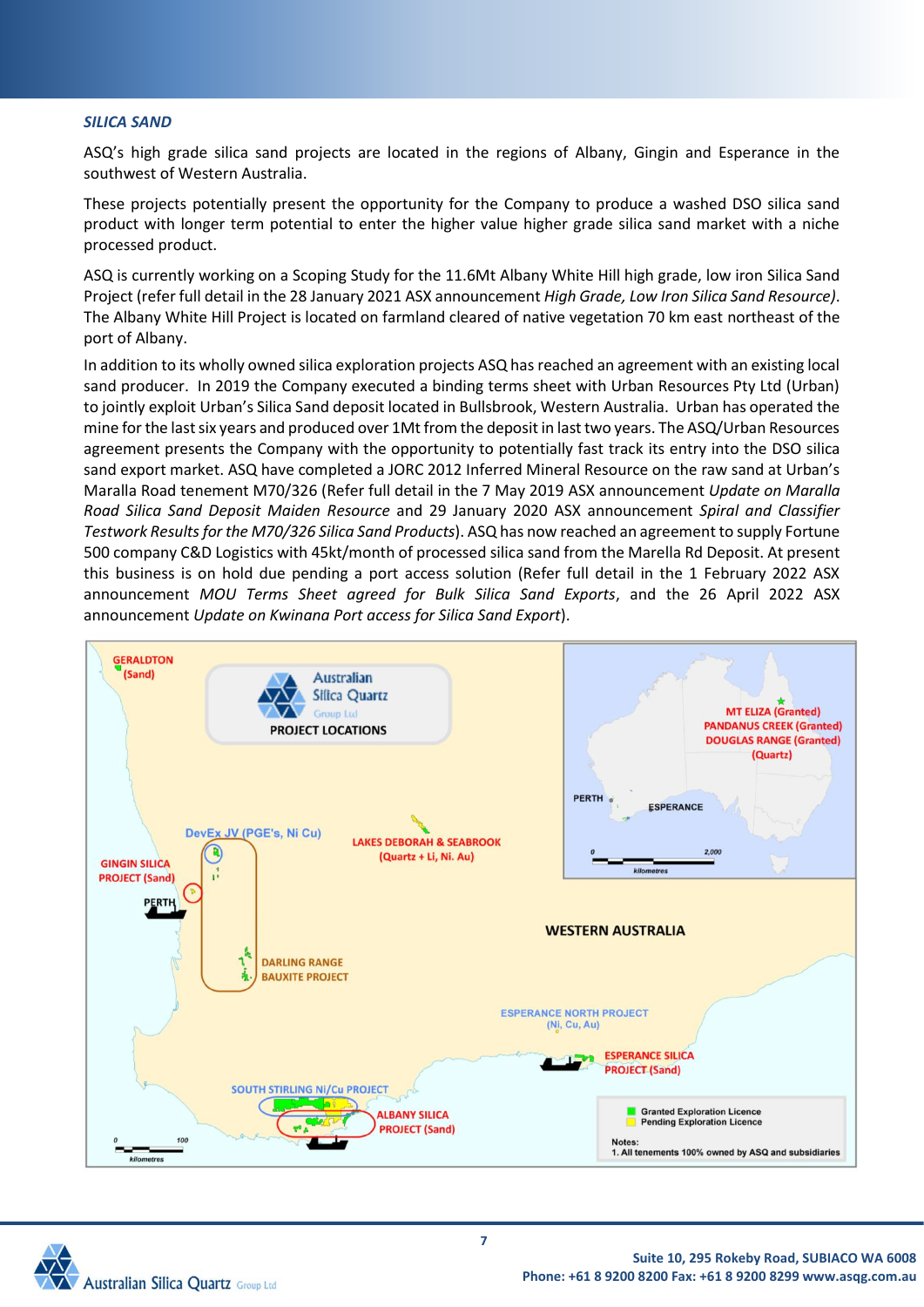#### *HARDROCK QUARTZ R&D*

The Company is undertaking an R&D program aiming to develop a high purity, high value silica quartz product. To this end the Company has secured a number of hardrock quartz tenements and is progressing with a research and development project in this area. Assays from rock chip sampling of ASQ's hard rock tenements reported grades of up to 99.993% SiO2 with processed hard rock samples demonstrating further grade improvement (refer full detail in the 15 December 2021 ASX announcement *Exploration and Research Update Hardrock High Purity Quartz and Silica - Revised*).

### *SOUTH STIRLING Ni/Cu PROJECT*

ASQ has established the South Stirling Ni/Cu Project by way of four exploration lease applications lodged covering 1,603 km2 over the Albany Fraser Mobile Belt, South-Western WA where the Company has identified a historic end of hole aircore drilling assay of 1.5m at 0.79% Ni, 934 ppm Cu, 832 ppm Co from 28.5m that was never followed up. ASQ has now twinned and extended the anomalous historic hole to 52m depth, confirming and upgrading the mineralisation intersection. ASQ considers the project area has potential for Nickel-Copper magmatic sulphide mineralisation associated with mafic-ultramafic intrusions emplaced into granulite facies country rocks and planning is underway to complete extensive airborne EM surveys and other associated exploration work later in 2022 (Refer full detail in the 23 September 2020 ASX announcement *Exploration Update* and this ASX announcement).

### *BAUXITE JV*

ASQ has a joint venture with HD Mining & Investments Pty Ltd (HDM). HDM is currently working towards obtaining a 40% interest in the bauxite rights of several tenements under the joint venture which are wholly owned by ASQ. Exploration activities are fully funded by HDM. Should HDM and ASQ make a subsequent decision to mine, then HDM will earn an additional 20% interest in bauxite rights on the tenements. ASQ maintains 100% interest in all other minerals. A ninety-five million tonne Bauxite JORC resource has been identified under this JV (Refer Company Annual Financial Report for 2020 - Mineral Resources and Ore Reserves section).

### *BAUXITE ROYALTY*

Following the sale of the Bauxite Resources Joint Venture Bauxite Project to Yankuang Group a royalty on future bauxite sales from the project of 0.9% of FOB price payable to ASQ was negotiated. The Yankuang Group bauxite project contains in excess of 300 million tonnes in the world class bauxite region in the Darling Range, Western Australia. ASQ is entitled to a royalty of 0.9% of the FOB price on the first 100 million tonnes mined (under current prices of Bauxite this royalty would equate to approx. A\$0.50/tonne) (refer full detail in 30 November 2015 ASX announcement *Final Agreements signed with Yankuang for sale of Joint Venture Interest and Buy Back of Shares*).

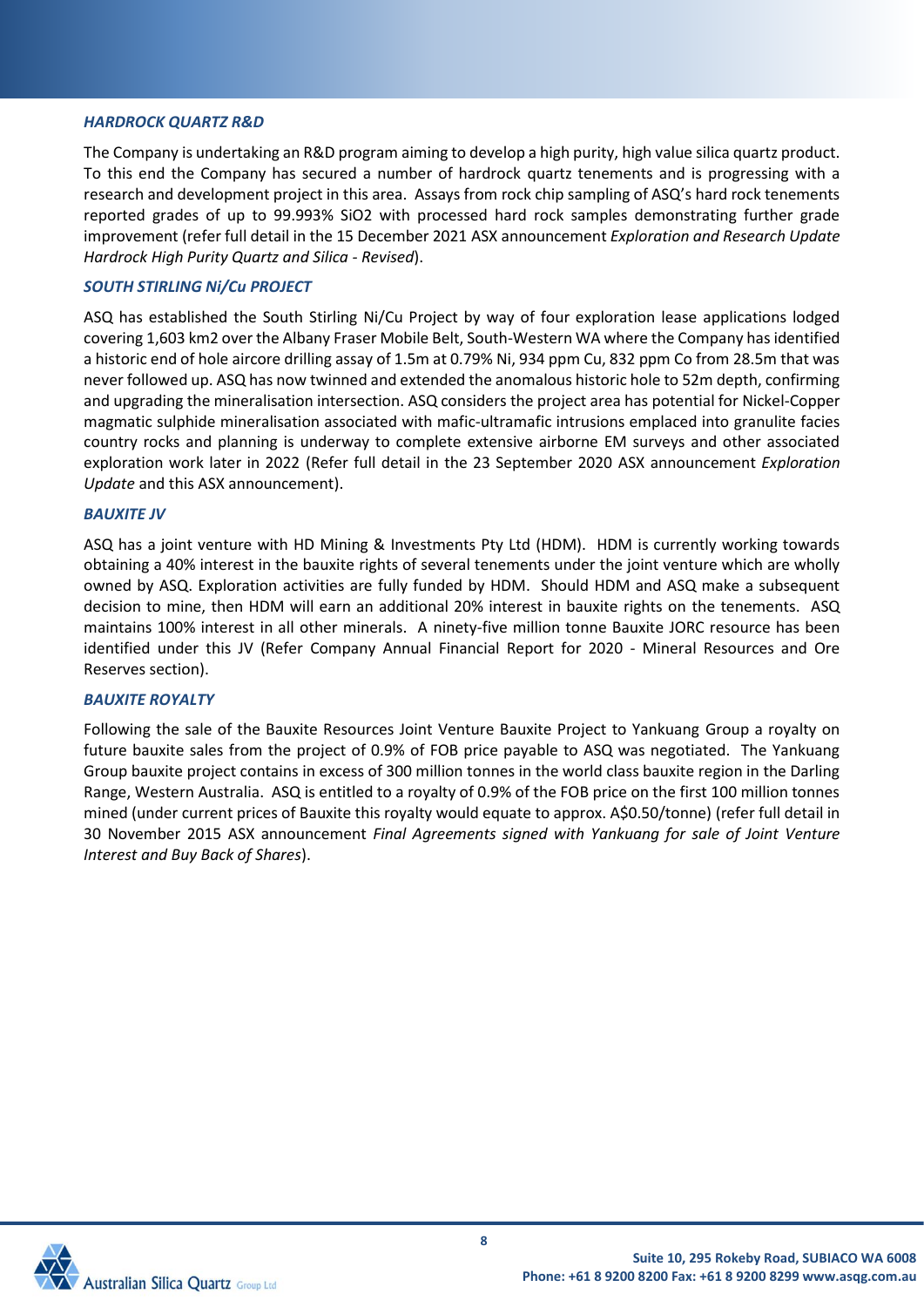### **APPENDIX 1 - JORC 2012 Table 1**

### Section 1 Sampling Techniques and Data

(Criteria in this section apply to all succeeding sections.)

| Criteria                                                | <b>Commentary</b>                                                                                                                                                                                                                                                                                                                                                                                                                                                                                                                                                                                                                                                                                                                                                                                                                                                                                                                                                                                                                                                                                                                                                                                                                                                                                                                                                                                                                                                                                                                                                                                                                                                                                                                                                   |
|---------------------------------------------------------|---------------------------------------------------------------------------------------------------------------------------------------------------------------------------------------------------------------------------------------------------------------------------------------------------------------------------------------------------------------------------------------------------------------------------------------------------------------------------------------------------------------------------------------------------------------------------------------------------------------------------------------------------------------------------------------------------------------------------------------------------------------------------------------------------------------------------------------------------------------------------------------------------------------------------------------------------------------------------------------------------------------------------------------------------------------------------------------------------------------------------------------------------------------------------------------------------------------------------------------------------------------------------------------------------------------------------------------------------------------------------------------------------------------------------------------------------------------------------------------------------------------------------------------------------------------------------------------------------------------------------------------------------------------------------------------------------------------------------------------------------------------------|
| <b>Sampling</b><br>techniques                           | Samples for SS001 were initially 1m down hole intervals with the entire sample collected and<br>chip trays retained to provide a permanent record of the down hole lithology of each hole<br>drilled. Chip tray samples generally comprise resistant material wet sieved from the drill cuttings<br>with the fine portion of the sample discarded. Where the sample is entirely fine clay/silt/sand a<br>sample of this material was retained.<br>1kg sub samples of the whole samples were taken by spear probe for submission to the<br>laboratory for analysis.<br>Whole samples for the interval 21-26m were accidentally discarded so the only physical record<br>the exists for this interval is the chip tray samples. This interval was not analysed at a laboratory.                                                                                                                                                                                                                                                                                                                                                                                                                                                                                                                                                                                                                                                                                                                                                                                                                                                                                                                                                                                       |
| <b>Drilling</b><br>techniques                           | Drilling was undertaken using a truck mounted aircore drill rig using industry standard methods                                                                                                                                                                                                                                                                                                                                                                                                                                                                                                                                                                                                                                                                                                                                                                                                                                                                                                                                                                                                                                                                                                                                                                                                                                                                                                                                                                                                                                                                                                                                                                                                                                                                     |
| <b>Drill sample</b><br>recovery                         | Sample weights were monitored to provide an indirect record of sample recovery.<br>All samples were visually checked for recovery, moisture and contamination.<br>٠                                                                                                                                                                                                                                                                                                                                                                                                                                                                                                                                                                                                                                                                                                                                                                                                                                                                                                                                                                                                                                                                                                                                                                                                                                                                                                                                                                                                                                                                                                                                                                                                 |
| Logging                                                 | All holes were field logged by company geologist. Rock type, colour, sorting and composition<br>$\bullet$<br>was recorded.                                                                                                                                                                                                                                                                                                                                                                                                                                                                                                                                                                                                                                                                                                                                                                                                                                                                                                                                                                                                                                                                                                                                                                                                                                                                                                                                                                                                                                                                                                                                                                                                                                          |
| Sub-sampling<br>techniques and<br>sample<br>preparation | Sub samples were taken by spear probe for selected interval composites totaling around 1kg,<br>$\bullet$<br>these were submitted to the laboratory for analysis<br>Intertek Genalysis in Perth carried out sample preparation by drying the whole 1kg sub sample<br>and then pulverizing prior to analysis                                                                                                                                                                                                                                                                                                                                                                                                                                                                                                                                                                                                                                                                                                                                                                                                                                                                                                                                                                                                                                                                                                                                                                                                                                                                                                                                                                                                                                                          |
| <b>Quality of assay</b><br>data and<br>laboratory tests | 19 composite samples were submitted to Intertek Genalysis<br>$\bullet$<br>Samples were analysed for elements Au, Pd, Pt, by lead collection fire assay in new pots using a<br>50g charge. Analysed by Inductively Coupled Plasma Mass Spectrometry.<br>Samples were analysed for elements Ag, Al, As, Ca, Ce, Co, Cr, Cu, Dy, Fe, K, La, Mg, Mn, Mo, Nb,<br>$\bullet$<br>Nd, Ni, P, Pb, Pr, Rb, S, Sb, Sc, Sm, Sn, Ti, V, W, T, Yb, Zn by multi-acid digest including<br>Hydrofluoric, Nitric, Perchloric and Hydrochloric acids in teflon tubes. Analysed by Inductively<br>Coupled Plasma Mass Spectrometry.<br>Samples were analysed for the element Si by sodium peroxide fusion (Zirconia crucibles) and<br>$\bullet$<br>hydrochloric acid to dissolve the melt. Analysed by Inductively Coupled Plasma Optical (Atomic)<br>Emission Spectrometry.<br>Intertek Genalysis internal checks included one repeat analysis, one blank analysis and one<br>analysis each of 4 different standard reference materials. ASQ has reviewed the laboratory<br>QAQC checks and has found them to be within acceptable limits.<br>ASQ analysed each metre chip tray sample using an M-Series Olympus Vanta handheld XRF<br>(pXRF) with a reading time of 45 seconds per sample, a base metals standard reference material<br>was analysed before and after the analysis of the SS001 samples. The pXRF consistently reported<br>element concentrations 20-40% lower than the expected values for the standard reference<br>material and the laboratory reported results for the SS001 intervals. As such the pXRF results<br>reported in the body of the text for the interval 21m-26m are expected to be 20-40% lower than<br>if they had been analysed at the laboratory. |
| Verification of<br>sampling and<br>assaying             | As these exploration results are preliminary in nature, they have not been independently<br>verified however quoted intersection calculations have been checked by alternative company<br>personnel.<br>SS001 is a twin of Iluka hole W00324. The SS001 collar location was confirmed as within 1m of<br>the W00324 collar which opened during the drilling of SS001. SS001 results are consistent with<br>the results reported for W00324.<br>SS001 was logged geologically in full in the ASQ office with reference to the chip trays,<br>$\bullet$                                                                                                                                                                                                                                                                                                                                                                                                                                                                                                                                                                                                                                                                                                                                                                                                                                                                                                                                                                                                                                                                                                                                                                                                               |

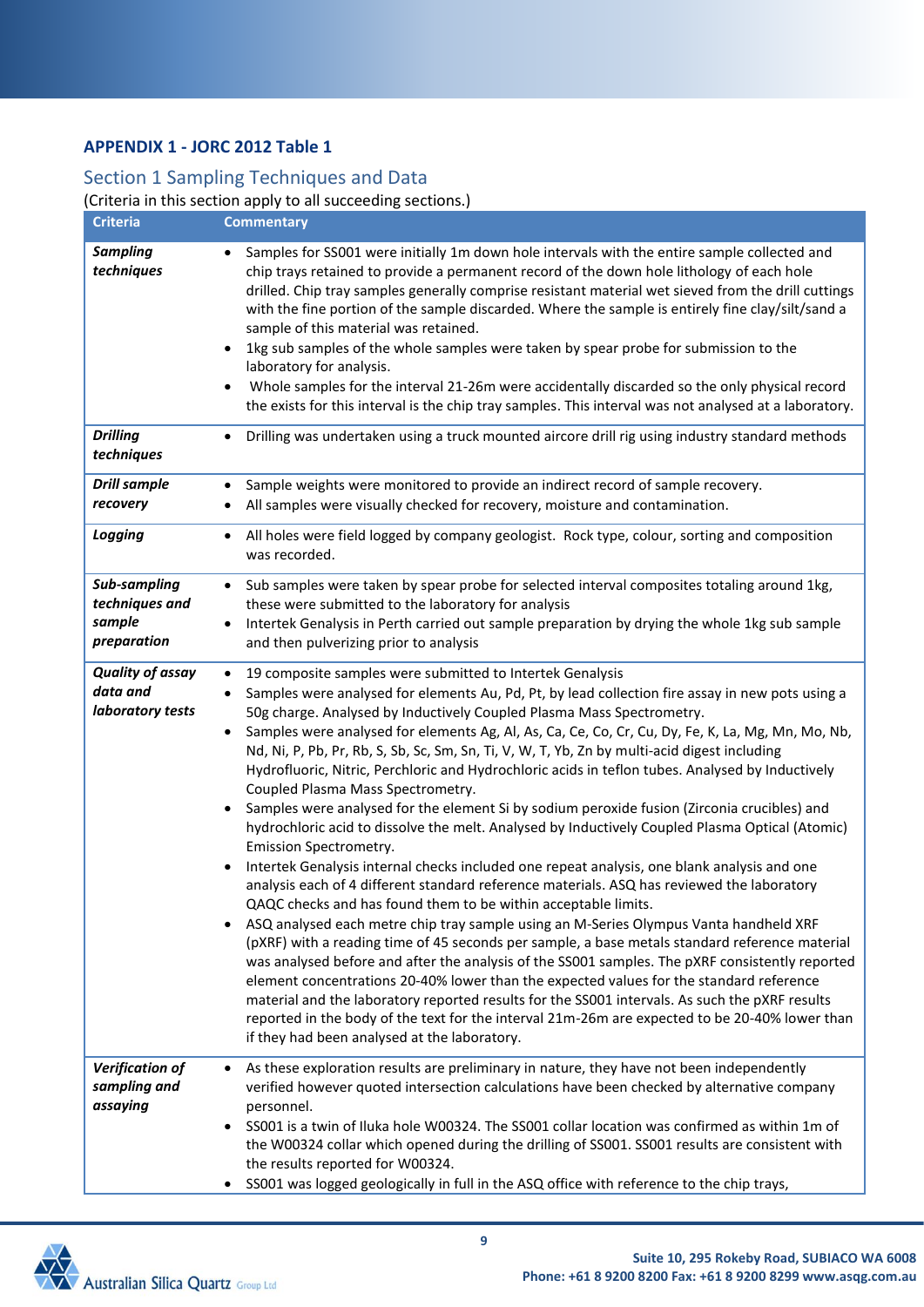| <b>Criteria</b>                                                  | <b>Commentary</b>                                                                                                                                                                                                                                                                                                                                                                                                                                     |
|------------------------------------------------------------------|-------------------------------------------------------------------------------------------------------------------------------------------------------------------------------------------------------------------------------------------------------------------------------------------------------------------------------------------------------------------------------------------------------------------------------------------------------|
|                                                                  | petrography and geochemistry. The logging and all other records are kept as electronic<br>computer files for storage and cloud-based backup.<br>Hole positions have been plotted and checked for validity within mapping systems<br>The logging process involves placing drill samples for each 1m interval into chip trays which are<br>retained to provide a permanent record of the down hole lithology.<br>There was no adjustment of assay data. |
| Location of data<br>points                                       | SS001 collar location was recorded using handheld GPS that has been checked for accuracy<br>against a known base station.<br>Iluka hole W00324 collar location was confirmed visually within 1m of SS001.<br>The coordinate system employed was GDA94 Zone 50.<br>The location accuracy using this method is thought to be $+/-5$ m for X & Y coordinates.                                                                                            |
| Data spacing and<br>distribution                                 | No Mineral Resource is being considered in this report.<br>Iluka drill holes were located approximately every 800 m along existing roads.<br>Data spacing is irrelevant for the single ASQ drill hole.<br>Samples for SS001 have been composited into the intervals quoted in the body of the text.                                                                                                                                                   |
| Orientation of<br>data in relation<br>to geological<br>structure | All holes were drilled vertically.<br>Orientations of the mineralisation is currently unknown.                                                                                                                                                                                                                                                                                                                                                        |
| Sample security                                                  | SS001 drilling samples were collected and transported to ASQ's sample storage facility and then<br>$\bullet$<br>to the laboratory by ASQG geological staff.                                                                                                                                                                                                                                                                                           |
| <b>Audits or reviews</b>                                         | There has been no audit or review of the drilling or sampling at this time.                                                                                                                                                                                                                                                                                                                                                                           |

## Section 2 Reporting of Exploration Results

| (Criteria listed in the preceding section also apply to this section.) |                                                                                                                                                                                                                                                                                                                                                                                                                                                                                                                                                                                                                                                                                                                                                                                                                                                                                                                                                                                                                                                                                                                      |  |  |  |  |  |
|------------------------------------------------------------------------|----------------------------------------------------------------------------------------------------------------------------------------------------------------------------------------------------------------------------------------------------------------------------------------------------------------------------------------------------------------------------------------------------------------------------------------------------------------------------------------------------------------------------------------------------------------------------------------------------------------------------------------------------------------------------------------------------------------------------------------------------------------------------------------------------------------------------------------------------------------------------------------------------------------------------------------------------------------------------------------------------------------------------------------------------------------------------------------------------------------------|--|--|--|--|--|
| <b>Criteria</b>                                                        | <b>Commentary</b>                                                                                                                                                                                                                                                                                                                                                                                                                                                                                                                                                                                                                                                                                                                                                                                                                                                                                                                                                                                                                                                                                                    |  |  |  |  |  |
| <b>Mineral</b><br>tenement and<br>land tenure<br>status                | SS002 samples were collected from within the Palmdale Road reserve on E70/5528.<br>$\bullet$<br>ASQ has not established Exploration Land Access Agreements for the surrounding freehold<br>farming properties.                                                                                                                                                                                                                                                                                                                                                                                                                                                                                                                                                                                                                                                                                                                                                                                                                                                                                                       |  |  |  |  |  |
| <b>Exploration done</b><br>by other parties                            | Drilling has been completed at 800m spacings along Palmdale Road by Iluka to assess the area<br>for possible mineral sands deposits as reported in WAMEX report A112551.<br>Anglo America Exploration (Australia) Pty Ltd drilled two aircore holes on Palmdale Road north<br>of SS001 with the nearest hole (AB_ac0038) 235m to the northeast. It is unclear from reporting<br>(WAMEX report A62702) what the targeting rationale behind these holes was, but it is<br>understood they were exploring for base metals. No significant metal concentrations were<br>recorded within AB_ac0038.                                                                                                                                                                                                                                                                                                                                                                                                                                                                                                                       |  |  |  |  |  |
| Geology                                                                | The Albany-Fraser Orogen is a 1,200 km long east to north-easterly trending Paleoproterozoic to<br>Mesoproterozoic orogenic belt that lies along the southern and southeastern margins of the<br>Yilgarn Craton.<br>The Albany-Fraser Orogen has been divided into the Kepa Kurl Booya Province and the Northern<br>$\bullet$<br>Foreland. The Northern Foreland consists of greenschist, amphibolite to granulite facies Archean<br>rocks and gneisses that include remnant greenstones that were reworked during the<br>Proterozoic. In places, these rocks have been thrust back over the non-reworked Archean Yilgarn<br>Craton. The Kepa Kurl Booya Province forms the majority of the Albany Fraser Orogen and<br>includes four, fault-bounded domains: Tropicana, Biranup, Fraser and Nornalup.<br>The South Stirling Project lies within the Mesoproterozoic Biranup Zone of the Albany-Fraser<br>$\bullet$<br>Orogen. The Biranup Zone stretches from the Darling Fault to the west, running offshore from<br>Bremer Bay to Esperance and up into the Great Victorian Desert, a total strike length of over |  |  |  |  |  |